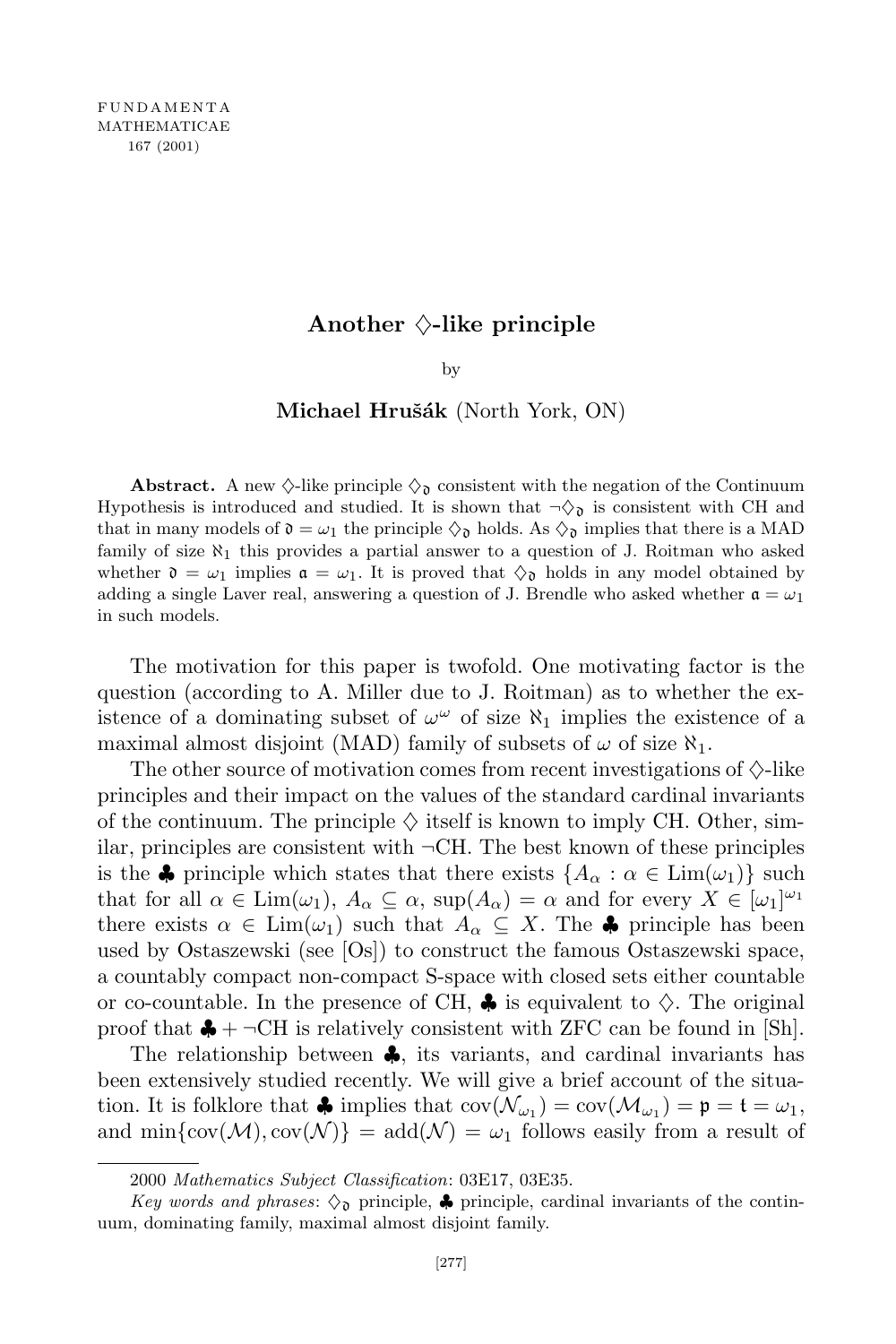Truss (see [Tr]). On the other hand, it has been observed by many (including I. Juhász and P. Komjáth) that **♣** is consistent with Martin's Axiom for countable posets (see e.g. [FSS]). J. Brendle (to appear in [Br2]) announced that  $\clubsuit$  + cov( $\mathcal{N}$ ) =  $\omega_2$  is also consistent. A paper [DžSh] claims to construct a model where *♣* holds and every Aronszajn tree is special. According to J. Brendle there seems to be some problem with their argument but the construction still shows that  $\text{add}(\mathcal{M}) = \omega_2$  is consistent with  $\clubsuit$ . J. Baumgartner (in an unpublished note) showed that *♣* holds in a model obtained from a model of  $V = L$  by adding many Sacks reals side-by-side (for a proof see [Hr]). According to the author's best knowledge the following question remains unanswered:  $Is \triangleq + \mathfrak{h} > \omega_1$  *consistent?* 

Here a new  $\Diamond$ -like principle, denoted by  $\Diamond_{\mathfrak{d}}$ , is introduced and studied. A sequence  $d = \{d_\alpha : \alpha < \omega_1\}$  is called a  $\Diamond$ <sub>0</sub>-sequence if  $d_\alpha : \alpha \to \omega$  and

$$
\forall f: \omega_1 \to \omega \; \exists \alpha \geq \omega \quad f \upharpoonright \alpha \leq^* d_\alpha.
$$

We shall say that  $\Diamond_{\mathfrak{d}}$  holds if there is a  $\Diamond_{\mathfrak{d}}$ -sequence. The impact of  $\Diamond_{\mathfrak{d}}$  on many of the standard cardinal invariants is settled in this paper. It is shown that  $\neg \Diamond_{\mathfrak{d}}$  is consistent with CH and that  $\Diamond_{\mathfrak{d}}$  implies that there is a MAD family of size  $\aleph_1$ , providing a partial answer to a question of Roitman. It is also proved that  $\Diamond$ <sub>0</sub> holds in many models of  $\mathfrak{d} = \omega_1$  including any model obtained by adding a single Laver real, answering a question of J. Brendle, who asked whether  $\mathfrak{a} = \omega_1$  in such models. The set-theoretic notation is mostly standard, following [Ku]. For definitions of cardinal invariants of the continuum consult [Bl], or [vD] and [BJ].

**I.** Principle  $\Diamond_{\mathfrak{d}}$ : Not all dominating families are the same. If there is a  $\Diamond$ <sub>0</sub>-sequence then there is one satisfying an additional monotonicity property

$$
\forall \alpha < \beta < \omega_1 \quad d_\alpha \leq^* d_\beta \, \lceil \alpha.
$$

Even though this condition is superfluous we will assume it as it makes many an argument more transparent.

It is obvious that  $\diamondsuit \Rightarrow \diamondsuit_{\mathfrak{d}}$  and that the functions  $d_{\alpha} \, \vert \omega$  form a dominating family, hence  $\Diamond_{\mathfrak{d}} \Rightarrow \mathfrak{d} = \omega_1$ . Notice that for every f the set of those  $\alpha$  such that  $f \upharpoonright \alpha \leq^* d_\alpha$  is unbounded. The principle  $\Diamond_{\mathfrak{d}}$  is seemingly just a slight strengthening of the assumption that  $\mathfrak{d} = \omega_1$  as indicated by the following proposition.

PROPOSITION I.1.  $\mathfrak{d} = \omega_1$  *if and only if there exists a sequence*  ${d_{\alpha} : \alpha < \omega_1}, d_{\alpha} : \alpha \to \omega$ , *such that* 

$$
\forall f: \omega_1 \to \omega \,\,\forall \alpha < \omega_1 \,\,\exists \beta \geq \alpha \quad \, f \, \upharpoonright \alpha \leq d_\beta \, \upharpoonright \alpha.
$$

*Proof.* Having a sequence  ${d_{\alpha} : \alpha < \omega_1}$  as above it is immediate that the family  ${d_{\alpha} \omega : \alpha < \omega_1}$  is dominating.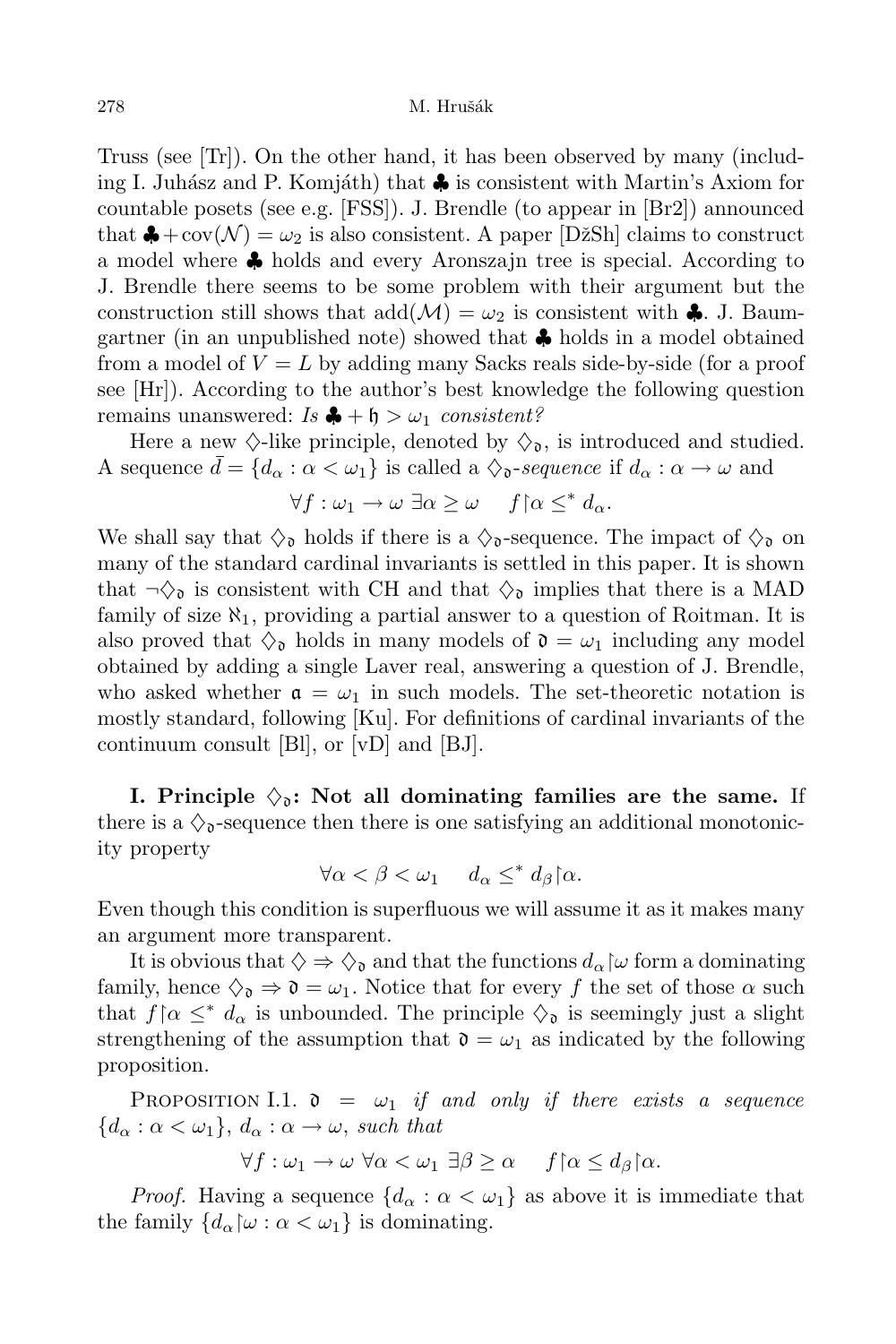For the other direction fix for every  $\beta < \omega_1$  a strictly (not mod *fin*) dominating family  $\mathcal{F}_{\beta}$  on  $\omega^{\beta}$  of size  $\aleph_1$ . Enumerate  $\bigcup \{\mathcal{F}_{\beta} : \beta < \omega_1\}$  as  ${f_{\alpha} : \alpha < \omega_1}$ . Choose  $d_{\alpha} : \alpha \to \omega$  such that  $f_{\alpha} \leq d_{\alpha} \restriction \text{dom}(f_{\alpha})$ . In order to check that this works let  $f : \omega_1 \to \omega$  and  $\beta < \omega_1$  be given. As  $\mathcal{F}_{\beta}$  is a dominating family (and uncountable) there is an  $\alpha \geq \beta$  such that  $f_{\alpha} \in \mathcal{F}_{\beta}$ and  $f_{\alpha}$  strictly dominates  $f(\beta)$ . Then  $d_{\alpha}(\beta) \geq f(\beta)$ .

The following proposition can be viewed as a partial solution to Roitman's problem. As  $\Diamond$ <sub>0</sub> holds in many models where  $\mathfrak{d} = \omega_1$  it can be perceived as a "machine" for constructing small MAD families.

PROPOSITION I.2.  $\Diamond_{\mathfrak{d}} \Rightarrow \mathfrak{a} = \omega_1$ .

*Proof.* Let  $\{A_i : i \in \omega\}$  be a fixed infinite partition of  $\omega$  into infinite pieces. Let  ${d_{\alpha} : \alpha < \omega_1}$  be a  $\Diamond$ <sub>0</sub>-sequence such that

$$
\forall \alpha \geq \omega \quad A_{\alpha} = \omega \setminus \bigcup_{\beta < \alpha} [d_{\alpha}(\beta), \to) \cap A_{\beta}
$$

is infinite for every  $\alpha$  (by  $[n, \rightarrow)$ ) we denote the set of all integers greater than or equal to *n*). It is easy to make sure that  $A_{\alpha}$  is infinite by possibly inductively replacing the  $d_{\alpha}$  with a larger function.

•  $A = \{A_\alpha : \alpha < \omega_1\}$  *is a MAD family:* Assume it is not the case. Let *X* be a witness to that and let  $f_X : \omega_1 \to \omega$  be defined by  $f_X(\alpha) =$  $\max(A_\alpha \cap X) + 1$ . Let  $\beta \geq \omega$  be such that  $f_X \upharpoonright \beta \leq^* d_\beta$ . We can assume that  $f_X$  $\beta \leq d_\beta$ . This can be accomplished by changing X by a finite set. Let  $x \in X \setminus A_{\beta}$ . Then  $x \in \bigcup_{\gamma < \beta} [d_{\beta}(\gamma), \to) \cap A_{\gamma}$ , hence there is a  $\gamma < \beta$ such that  $x \in [d_{\beta}(\gamma), \rightarrow) \cap A_{\gamma}$  and in particular  $x \in [f_{X}(\gamma), \rightarrow) \cap A_{\gamma}$ , which contradicts the definition of  $f_X$ .

PROPOSITION I.3.  $\clubsuit + \mathfrak{d} = \omega_1$  *implies*  $\diamondsuit_{\mathfrak{d}}$ .

*Proof.* Let  ${g_{\alpha} : \alpha < \omega_1}, g_{\alpha} : \alpha \to \omega$ , be a sequence such that

 $\forall f : \omega_1 \to \omega \ \forall \alpha < \omega_1 \ \exists \beta \geq \alpha \ \ f \upharpoonright \alpha \leq q_\beta \upharpoonright \alpha.$ 

The existence of such a sequence follows from  $d = \omega_1$  by Proposition I.1. Fix also a  $\clubsuit$ -sequence  $\{A_\alpha : \alpha \in \text{Lim}(\omega_1)\}\.$  Without loss of generality, the order type of  $A_{\alpha}$  is  $\omega$  for every  $\alpha$ . Let  $\{a_n^{\alpha} : n \in \omega\}$  be an increasing enumeration of  $A_{\alpha}$  and let  $a_{-1}^{\alpha} = 0$ . Put

$$
d_\alpha = \bigcup_{n \in \omega} g_{a_{n+1}^\alpha} {\upharpoonright} [a_{n-1}^\alpha, a_n^\alpha)
$$

for every  $\alpha$  limit. For isolated  $\alpha$  let  $d_{\alpha}$  be your favorite function from  $\alpha$  to  $\omega$ .

To verify that the sequence  $\{d_{\alpha} : \alpha < \omega_1\}$  is, indeed, a  $\diamondsuit$ <sub>0</sub>-sequence let f be a function from  $\omega_1$  to  $\omega$ . Construct inductively an uncountable set  $X \subseteq \omega_1$  such that for every  $\alpha, \beta \in X$ ,  $\alpha < \beta \Rightarrow f \upharpoonright \alpha \leq g_\beta \upharpoonright \alpha$ . This is easy to do using the property of  ${g_{\alpha} : \alpha < \omega_1}$ . Now, as  ${A_{\alpha} : \alpha \in \text{Lim}(\omega_1)}$  is a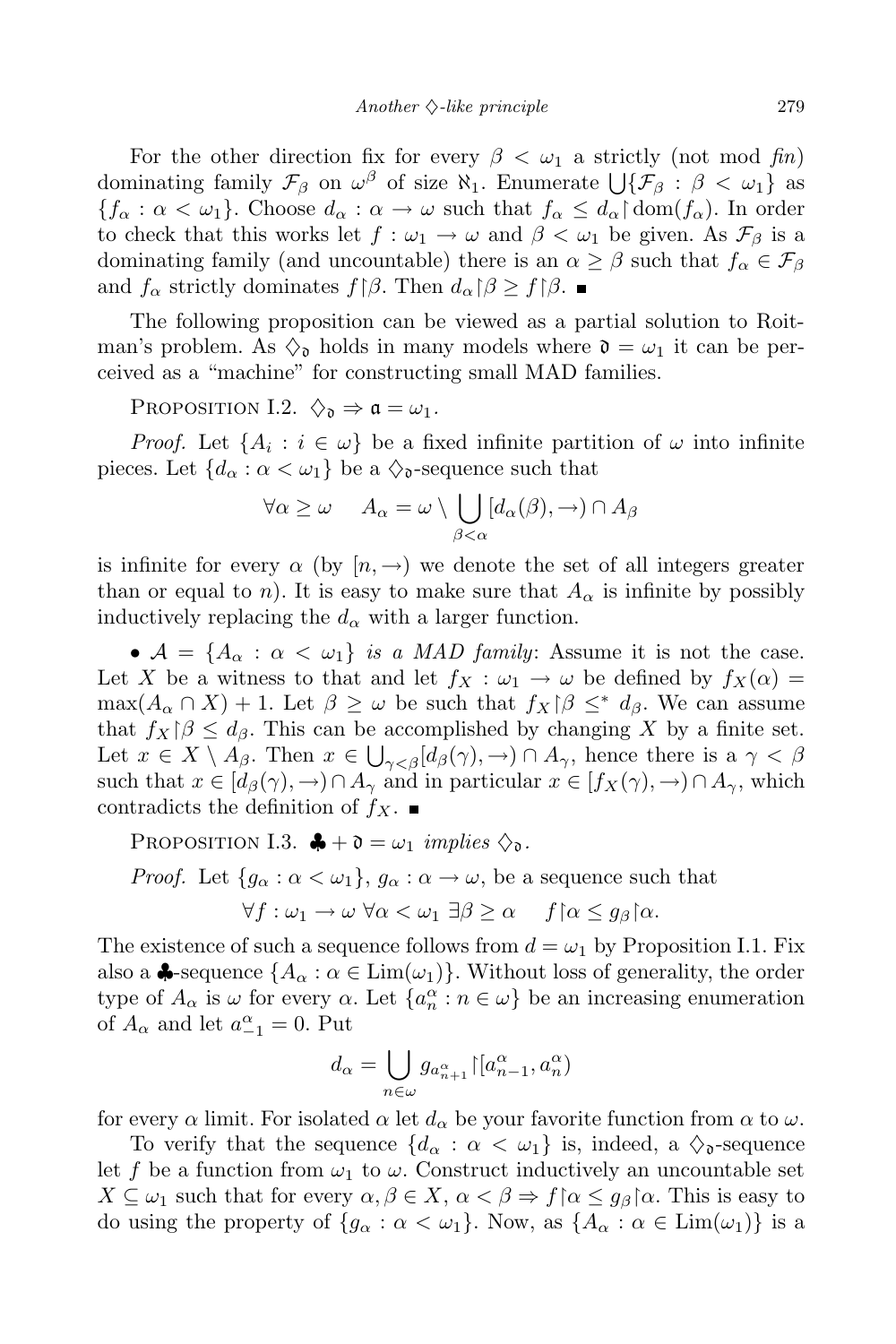$\triangle$ -sequence, there is an  $\alpha$  limit such that  $A_{\alpha} \subseteq X$ . It is immediate from the definitions of  $d_{\alpha}$  and  $X$  that  $f \upharpoonright \alpha \leq d_{\alpha}$ .

It follows from the proof of the proposition that, in fact,  $\clubsuit + \mathfrak{d} = \omega_1$ implies a stronger version of  $\Diamond_{\mathfrak{d}}$ , namely:

 $\exists \{d_{\alpha} : \alpha \in \omega_1\} \ \forall f : \omega_1 \to \omega \quad \{\alpha \in \omega_1 : f \mid \alpha \leq d_{\alpha}\}\$ is stationary.

We do not know whether this strengthening of  $\Diamond$ <sub>0</sub> is really stronger.

QUESTION I.4. *Does*  $\Diamond$  *imply that there is a sequence*  $\{d_{\alpha} : \alpha \in \omega_1\}$ *such that*  $\{\alpha \in \omega_1 : f \mid \alpha \leq d_\alpha\}$  *is stationary for every*  $f : \omega_1 \to \omega$ ?

However, it was pointed out by J. Brendle that if there is a  $\Diamond$ <sub>0</sub>-sequence then there is one such that  $\{\alpha \in \omega_1 : f \mid \alpha \leq^* d_\alpha\}$  is stationary. J. Brendle (see [Br2]) (independently) proved Proposition I.3 and observed that  $\clubsuit + \mathfrak{d} = \omega_1$  implies that there is a MAD family of size  $\aleph_1$ .

**II.**  $\Diamond$  **in** the presence of CH. With every  $\Diamond$  -sequence  $\overline{d}$  comes a natural forcing notion destroying it. We shall denote it by  $\mathbb{P}_{\bar{d}}$ . A function  $p$ is a condition if and only if  $p : \alpha \to \omega$  for some  $\alpha < \omega_1$  and

$$
\forall \beta < \alpha + \omega \quad |\{\gamma < \alpha : d_{\beta}(\gamma) < p(\gamma)\}| = \aleph_0.
$$

As usual the ordering is reverse inclusion.

In what follows we would like to show that it is possible to iterate these forcings without adding reals and then show that CH is consistent with  $\neg \Diamond_{\mathfrak{d}}$ . Let us remind the reader of the following notation.

A forcing notion P is said to be *totally proper* if for every countable elementary submodel *N* of  $H(\theta)$  (for  $\theta$  large enough) such that  $\mathbb{P} \in N$  and for every  $p \in N \cap \mathbb{P}$  there is a lower bound  $q \leq p$  for a P-generic filter over *N* containing *p*. Every such *q* will be called *totally*  $(N, \mathbb{P})$ *-generic*.  $\mathbb{P}$  is  $\langle\omega_1$ -proper if for every  $\alpha \leq \omega_1$ , every increasing  $\in$ -sequence  $\{N_\beta : \beta \leq \alpha\}$ of elementary submodels of large enough  $H(\theta)$  such that  $\mathbb{P} \in N_0$ , and every  $p \in N_0 \cap \mathbb{P}$ , there is a  $q \leq p$  which is  $(N_\beta, \mathbb{P})$ -generic for every  $\beta \leq \alpha$ . It is easy to see that  $\mathbb P$  is proper not adding reals if and only if it is totally proper. However, the property of being totally proper is, in general, not preserved under countable support iteration.

LEMMA II.1. Let  $\bar{d}$  be a  $\Diamond$ <sub>0</sub>-sequence. Then:

(1) If  $p \in \mathbb{P}_{\bar{d}}$  and  $q : \text{dom}(p) \to \omega$  is such that  $|\{\gamma : p(\gamma) \neq q(\gamma)\}| < \aleph_0$ *then*  $q \in \mathbb{P}_{\bar{d}}$ .

(2) *q is*  $(N, \mathbb{P}_{\bar{d}})$ -generic *if* and only *if q is totally*  $(N, \mathbb{P}_{\bar{d}})$ -generic.

(3)  $\Vdash_{\mathbb{P}_{\bar{d}}}$  "*d is* not a  $\diamondsuit_{\mathfrak{d}}$ -sequence".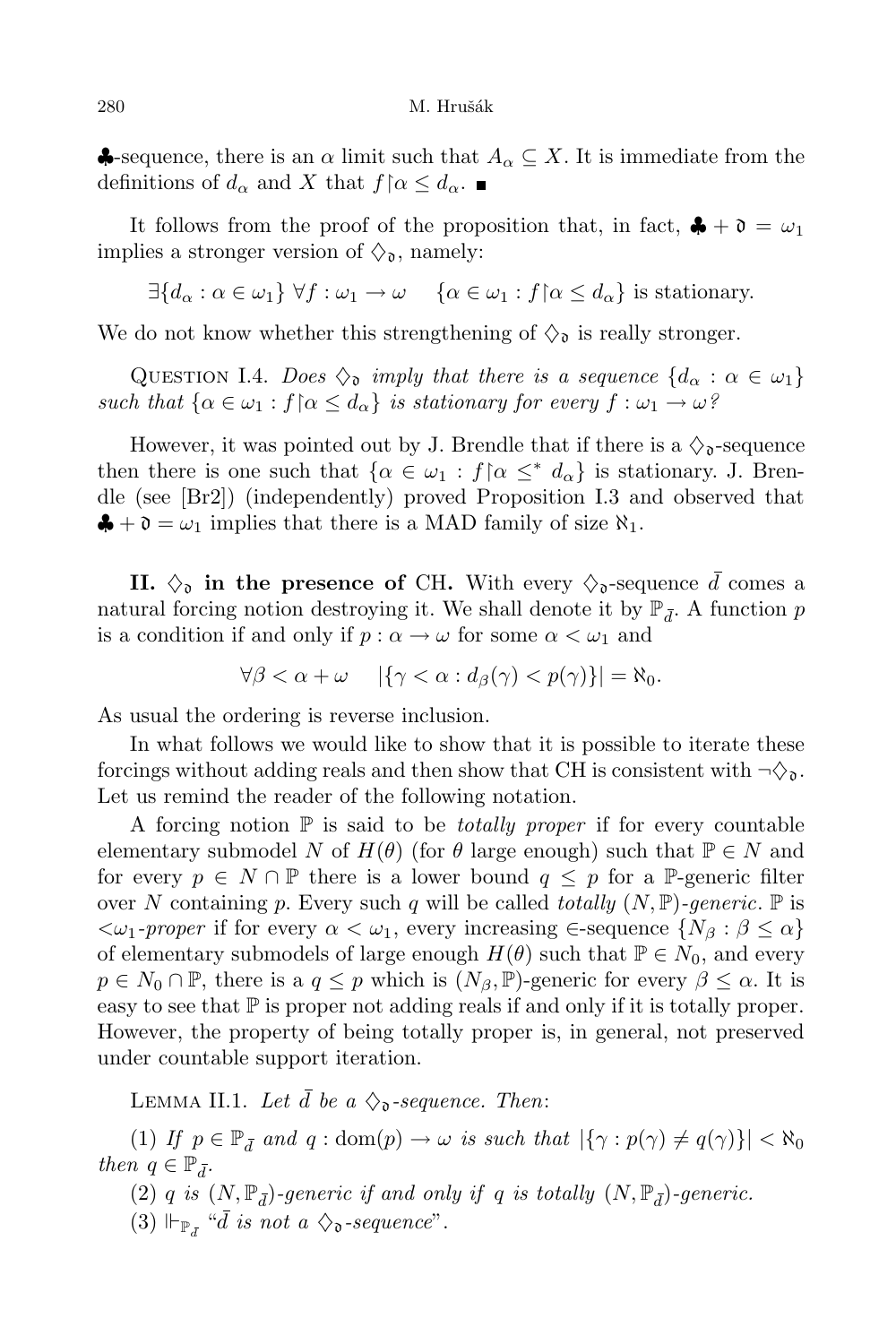*Proof.* Clause (1) is obvious. For (2) notice that *p* and *q* are compatible if and only if  $p \leq q$  or  $q \leq p$ , and (3) follows from the fact that the set of conditions *p* with  $\alpha \subseteq \text{dom}(p)$  is dense for every  $\alpha < \omega_1$ .

LEMMA II.2.  $\mathbb{P}_{\bar{d}}$  *is totally proper.* 

*Proof.* Let  $\{D_n : n \in \omega\}$  be an enumeration of all open dense subsets of  $\mathbb{P}_{\bar{d}}$  in a suitable elementary submodel *N* and let  $p \in \mathbb{P}_{\bar{d}} \cap N$ . Let further  $\alpha = N \cap \omega_1$  and let f be a function from  $\alpha$  to  $\omega$  almost dominating  $d_\beta$  for every  $\beta < \alpha + \omega$  (for instance  $d_{\gamma}$  for some  $\gamma \geq \alpha + \omega$ ). Fix also  $\beta_n \nearrow \alpha$ . Recursively choose  $p_n \in N$  so that

- $(p_1)p > p_0$  and  $p_n > p_{n+1}$ ,
- $(2)$   $p_n \in D_n$ ,
- (3) dom $(p_n) = \gamma_n + 1$  and  $p_n(\gamma_n) > f(\gamma_n)$ , where  $\gamma_n > \beta_n$ .

Let  $q = \bigcup p_n$ . The only thing left to verify is that  $q \in \mathbb{P}_{\bar{d}}$ . To that end we have to show that  $|\{\gamma : d_{\beta}(\gamma) < q(\gamma)\}| = \aleph_0$  for all  $\beta < \alpha + \omega$ .

•  $\beta < \alpha$ : There is an *n* such that  $\beta \subseteq \text{dom}(p_n)$  and since the above holds for  $p_n$  and  $q \upharpoonright \beta = p_n \upharpoonright \beta$  it also holds for q.

•  $\alpha \leq \beta < \alpha + \omega$ :  $\{\gamma_n : n \in \omega\} \subseteq^* \{\gamma < \beta : d_{\beta}(\gamma) < q(\gamma)\}\$ by our choice of  $f$ , hence the latter set is infinite.

LEMMA II.3.  $\mathbb{P}_{\bar{d}}$  *is*  $\langle \omega_1$ *-proper.* 

*Proof.* Given  $\alpha < \omega_1$ ,  $\{N_\beta : \beta \le \alpha\}$  and  $p \in \mathbb{P}_{\bar{d}} \cap N_0$  let  $\delta_\beta = N_\beta \cap \omega_1$ . We shall prove the lemma by induction on  $\alpha$  assuming the following induction hypothesis:

• For all  $\gamma < \beta < \alpha$  if  $f \geq^* d_{\delta_{\beta}+\omega}$  and  $q \in \mathbb{P}_{\bar{d}} \cap N_{\gamma}$  then there exists  $q' \leq q$  which is  $(N_{\varrho}, \mathbb{P}_{\bar{d}})$ -generic for all  $\gamma \leq \varrho \leq \beta$  and  $q' \nleq^* f$ .

Assume  $f \geq^* d_{\delta_\alpha + \omega}$ .

•  $\alpha = \beta + 1$ : Let  $q \in N_\alpha$  be as in the induction hypothesis, *q* generic over all  $N_{\varrho}, \varrho \leq \beta$ , such that  $q \nleq^* d_{\delta_{\beta}+\omega}$ . As in Lemma II.2, extend *q* to *q'* which is generic over  $N_{\alpha}$  and  $q' \nleq^* f$ .

• *α limit*: We mimic the proof of Lemma II.2. Let  $\{D_n : n \in \omega\}$  be an enumeration of all open dense subsets of  $\mathbb{P}_{\bar{d}}$  in  $N_{\alpha}$  and let  $\beta_n \nearrow \alpha$  so that  $D_n \in N_{\beta_n}$ . Construct a decreasing sequence  $p_n \in N_{\alpha}$  so that

- $p \geq p_0$  and  $p_n \geq p_{n+1}$ ,
- $(2)$   $p_n \in D_n$ ,
- (3)  $p_n$  is  $N_\beta$ -generic for every  $\beta \leq \beta_n$ ,
- (4) dom $(p_n) = \gamma + 1$  and  $p_n(\gamma_n) > f(\gamma_n)$ , where again  $\gamma_n \ge \delta_{\beta_n}$ .

Let  $q = \bigcup p_n$ . As in Lemma II.2, it is easy to verify that this construction works. ■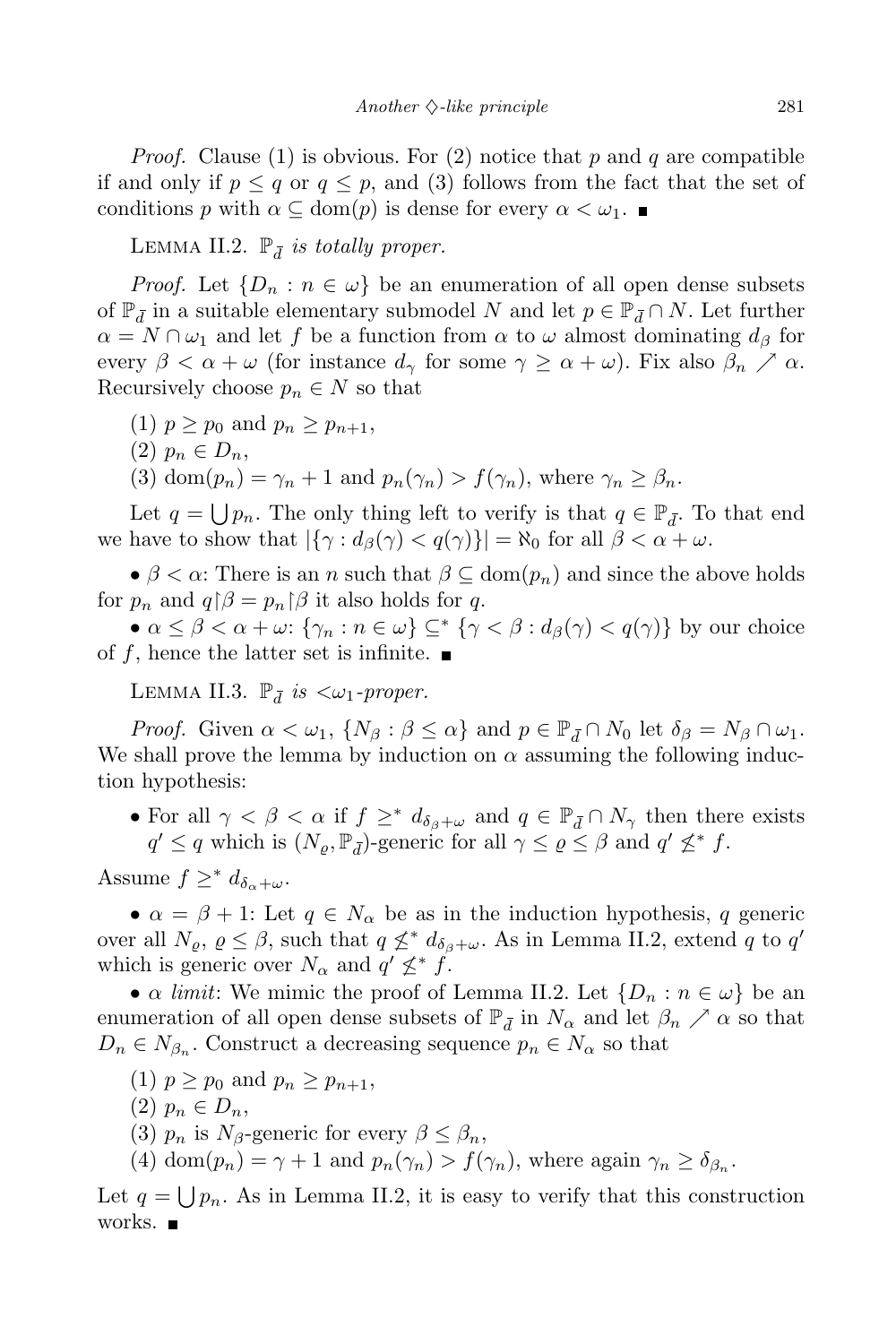In order to prove that we can iterate these forcings without adding reals we shall appeal to a theorem of T. Eisworth. First we have to introduce another definition.

Let  $\mathbb P$  be totally proper and  $\dot{\mathbb Q}$  a  $\mathbb P$ -name for a forcing notion. We say that  $\dot{\mathbb{Q}}$  *is* 2-*complete for*  $\mathbb{P}$  if whenever

- (1)  $N_0 \in N_1 \in N_2$  are countable elementary models of large enough  $H(\theta)$ ,
- $(2)$   $\mathbb{P}, \mathbb{Q} \in N_0$ ,
- (3)  $G \in N_1$  is P-generic over  $N_0$  having a lower bound,
- (4)  $\dot{q} \in N_0$  is a P-name for a condition in  $\dot{Q}$ ,

then there is a  $G' \in V$ , Q<sup>†</sup> generic over  $N_0[G]$  with  $q[G] \in G'$  so that if  $r \in \mathbb{P}$ is a lower bound for *G* and *r* is  $(N_i, \mathbb{P})$ -generic for  $i = 0, 1, 2$ , then there is a P-name *s* so that  $r \Vdash$  "*s* is a lower bound for  $G''$ ".

THEOREM II.4 ([ER]). *If*  $\mathbb{P}_{\alpha}$  *is a countable support iteration of*  $\langle \omega_1 - \omega_2 \rangle$ *proper forcings such that*  $\dot{\mathbb{Q}}_{\beta}$  *is* 2*-complete for*  $\mathbb{P}_{\beta}$  *for every*  $\beta < \alpha$  *then*  $\mathbb{P}_{\alpha}$ *is totally proper and <ω*1*-proper.*

**LEMMA II.5.** Let  $\mathbb{P}$  be a totally proper  $\langle \omega_1$ -proper poset and let  $\mathbb{Q}$  be a  $\mathbb{P}\text{-}name\ for\ \mathbb{P}_{\bar{d}}\ for\ some\ \diamondsuit_\mathfrak{d}\text{-}sequence\ \bar{d}\ \ The\ \mathbb{Q}\ is\ 2-complete\ for\ \mathbb{P}.$ 

*Proof.* Let  $N_0 \in N_1 \in N_2$  be countable elementary submodels of large enough  $H(\theta)$ ,  $\mathbb{P}, \mathbb{Q} \in N_0$ . Let  $G \in N_1$  be a filter  $\mathbb{P}$ -generic over  $N_0$  having a lower bound and let  $p \in N_0$  be a P-name for a condition in  $\mathbb{Q}$ . We have to find a  $\mathbb{Q}[G]$ -generic filter *G<sup>'</sup>* over  $N_0[G]$  such that whenever  $r \in \mathbb{P}$  is a lower bound for *G* which is also P-generic over  $N_i$ ,  $i = 1, 2$ , then there is a P-name  $\dot{s}$  such that  $r \Vdash$  " $\dot{s}$  is a lower bound for  $G$ ".

Let  $\delta = \omega_1 \cap N_0$  and  $\mathcal{D} = \{D \in N_0 | G | : N_0 | G | \models D$  is dense open in  $\hat{Q}[G]$ . Since  $N_0$ ,  $\hat{Q}$  and  $G$  are all elements of  $N_1$ , we have  $\mathcal{D} \in N_1$  by elementarity.  $N_1$  also knows that  $\mathcal D$  is countable so (working in  $N_1$ ) we can enumerate  $\mathcal{D}$  as  $\{D_n : n \in \omega\}$ . If  $N_1$  knew what  $d_{\delta+\omega}$  evaluates to, we could simulate the proof of Lemma II.2 in  $N_1$  and that would give us the  $G'$ . This is simply not the case. What is the case, however, is that  $N_2$  knows that no matter how the generic filter evaluates the sequence *d*, any *r* as above forces  $d_{\delta+\omega} \in N_1$ . To express this more formally let *G* denote the canonical P-name for the  $(V,\mathbb{P})$ -generic filter extending G. The previous remark can then be expressed (in a slight abuse of notation) as

$$
N_2 \models \dot{d}_{\delta+\omega}[\dot{G}] \in N_1.
$$

Recall that by the convention we adopted,  $d_{\delta+\omega}$  restricted to  $\alpha$  dominates  $d_{\alpha}$ . Let  $f : \delta \to \omega$  be an element of  $N_2$  such that that  $g \leq^* f$  for every  $g : \delta \to \omega$ ,  $g \in N_1$ . Now we are all set to describe the *G*<sup>*i*</sup>. Construct a decreasing sequence  $p_n \in N_0[G]$  so that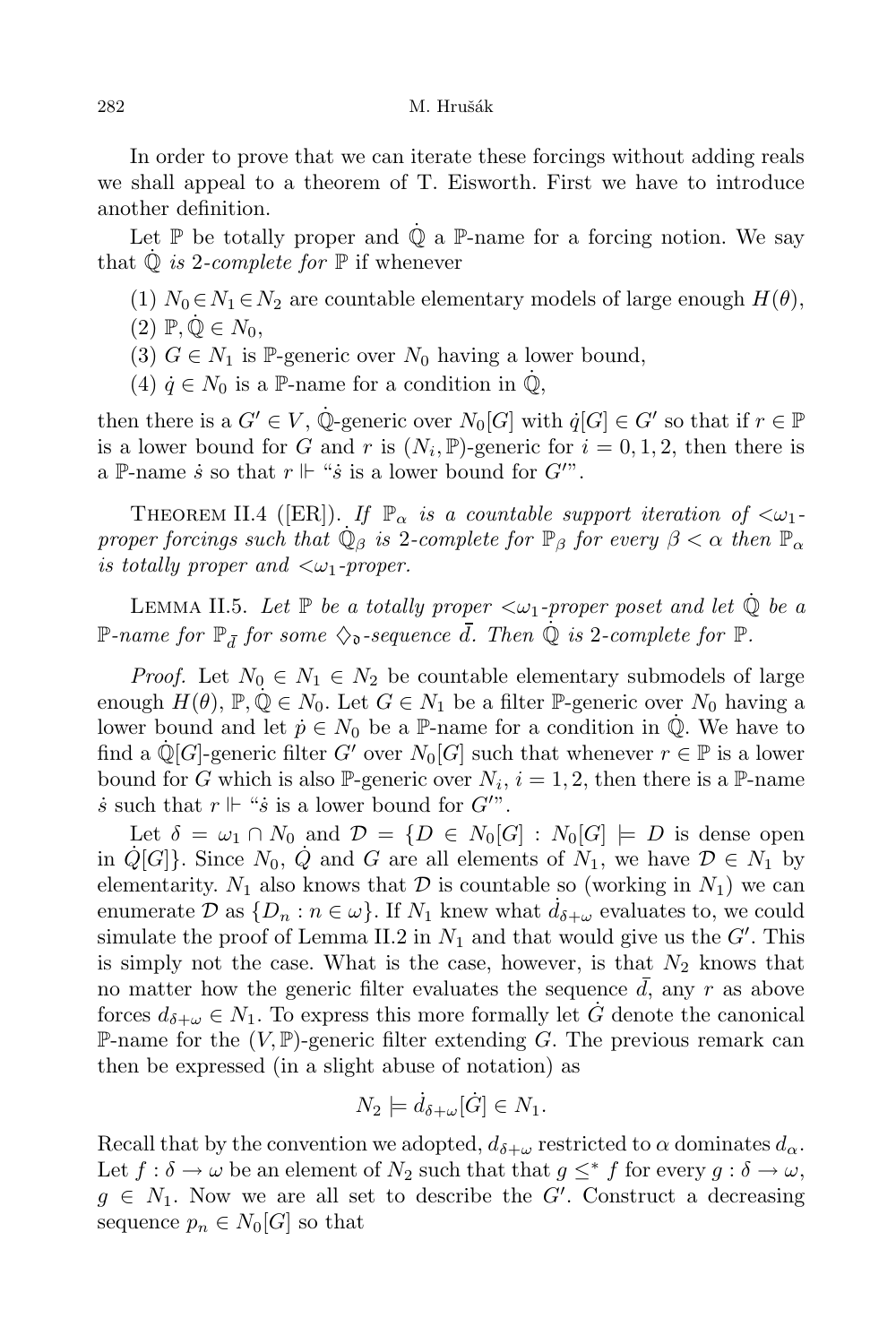- $p[1]$   $p[G] \geq p_0$  and  $p_n \geq p_{n+1}$ ,
- $(2)$   $p_n \in D_n$ ,
- (3) dom $(p_n) = \gamma_n + 1$  and  $p_n(\gamma_n) > f(\gamma_n)$ , for some  $\gamma_n \ge \delta_n$ ,

where  $\delta_n \nearrow \delta$ . This is done exactly the same way as in Lemma II.2. Let

$$
G' = \{q \in N_0[G] : (\exists n \in \omega) \ p_n \leq q\}.
$$

*G*<sup>*'*</sup> is then obviously  $(N_0[G], \dot{Q}[G])$ -generic and  $p[G] \in G'$ . Let  $r \in \mathbb{P}$  be a lower bound for  $G$ ,  $(N_i, \mathbb{P})$ -generic for  $i = 1, 2$ . All that is left to prove is the following:

CLAIM.  $r \Vdash ``\{p_n : n \in \omega\}$  *has a lower bound*".

To prove the Claim it is enough to realize that  $s = \bigcup \{p_n : n \in \omega\} \in$  $\dot{Q}[\overline{G}]$  for every generic filter  $\overline{G}$  extending *G*. Note that by the construction  $r \Vdash "d<sub>δ</sub> ≤^* f$ ". ■

THEOREM II.6.  $Con(CH + \neg \diamondsuit_{\mathfrak{d}})$ .

*Proof.* Let  $V \models$  GCH and construct a countable support iteration  $\mathbb{P} =$  $\langle \mathbb{P}_{\alpha}, \mathbb{Q}_{\alpha} : \alpha < 2^{\omega_1} \rangle$  so that  $\Vdash_{\mathbb{P}_{\alpha}}$  " $\mathbb{Q}_{\alpha} = \mathbb{P}_{\bar{d}}$  for some  $\diamondsuit_{\mathfrak{d}}$ -sequence  $\bar{d}$ ". By a standard bookkeeping argument one can make sure that all  $\Diamond_{\mathfrak{d}}$ -sequences in the intermediate models are listed. To be more careful one should consider the case where some  $\Diamond$ <sub>0</sub>-sequence could have been killed by accident before it was listed but in that case we can just force with a *σ*-closed forcing adding many new such sequences and obviously not violating the total properness of the iteration.

By Theorem II.4,  $\mathbb P$  is totally proper, hence CH holds in the extension. All the  $\Diamond_{\mathfrak{d}}$ -sequences that appeared in the intermediate models have been killed so the only thing that could possibly cause there being one would be if some cardinals were collapsed to  $\omega_1$ . To finish the proof all we have to show is

## Claim. P *does not collapse cardinals.*

To prove the Claim it is sufficient (since we know that  $\mathbb P$  is proper and hence does not collapse  $\omega_1$ ) to show that  $\mathbb P$  has the  $\aleph_2$ -chain condition. This is standard, as  $\Vdash_{\mathbb{P}_{\alpha}} \ulcorner \dot{\mathbb{Q}}_{\alpha} \vert = \aleph_1$ ".

The next natural questions are:

- (1) *Does*  $\diamondsuit_{\mathfrak{d}}$  + CH *imply*  $\diamondsuit$ ?
- (2) *Does*  $\diamondsuit_{\mathfrak{d}}$  *imply* CH?

We shall answer both questions in the negative. In particular, we will show that if we add *ℵ*1-many Hechler reals by iteration with finite support to any ground model we also add a  $\Diamond$ <sub>o</sub>-sequence. Then we show that forcing with Hechler forcing does not add *♦*-sequences.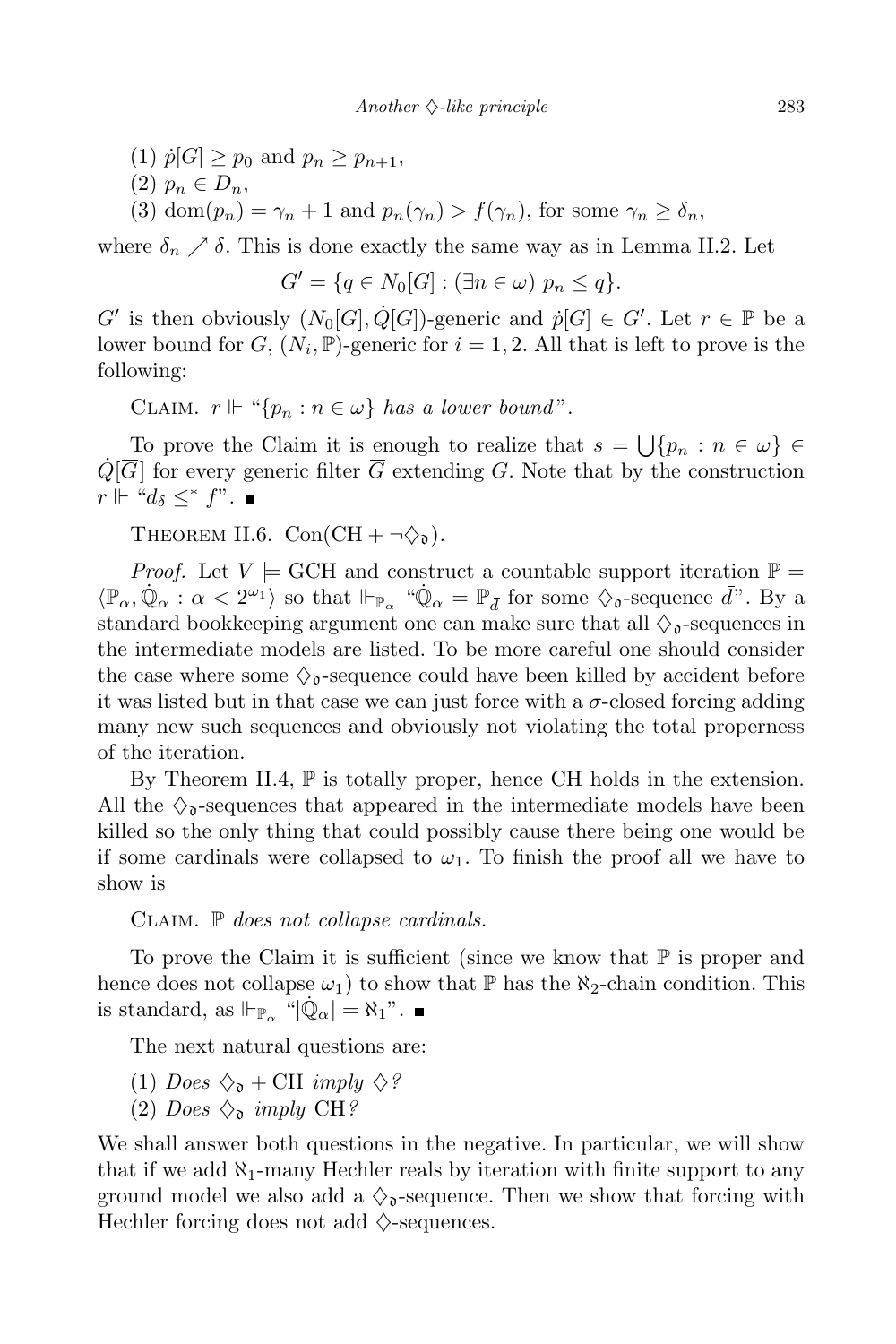Recall that the elements of the Hechler forcing (denoted by H) are pairs  $(s, f)$ , where  $s \in \omega^n$  for some  $n \in \omega$  and  $f \in \omega^\omega$ , ordered by  $(s, f) < (t, g)$ if *t* ⊆ *s*, *g* ≤ *f* and *g*(*i*) < *s*(*i*) for every *i* ∈ dom(*s*) *\* dom(*t*). As usual  $\mathbb{H}_{\omega_1}$ denotes the finite support iteration of Hechler forcing. Let  $\langle r_{\alpha} : \alpha < \omega_1 \rangle$  be the  $\mathbb{H}_{\omega_1}$ -generic sequence of reals.

**LEMMA II.7.** *The Hechler forcing*  $\mathbb{H}_{\omega_1}$  *adds*  $a \diamondsuit_0$ -sequence.

*Proof.* In *V* fix for every  $\alpha < \omega_1$  a bijection  $b_\alpha : \alpha \to \omega$ . In  $V[\langle r_\beta :$  $\beta \leq \alpha$ } let  $d_{\alpha} = r_{\alpha} \circ b_{\alpha}$ .

CLAIM 1. *For every*  $f \in \omega^{\alpha} \cap V[\langle r_{\beta} : \beta < \alpha \rangle], f \leq^* d_{\alpha}$ .

This follows immediately from the fact that H adds a dominating real.

CLAIM 2. *The sequence*  $\{d_\alpha : \alpha < \omega_1\}$  *forms*  $a \diamondsuit_{\mathfrak{d}}$ -sequence in  $V[\langle r_\alpha : \alpha \rangle]$  $\alpha < \omega_1$ ).

Let  $f \in V[(r_{\alpha} : \alpha < \omega_1)]$  be a function from  $\omega_1$  to  $\omega$ . All we have to show is that there is an  $\alpha < \omega_1$  such that  $f[\alpha \in V | (r_\beta : \beta < \alpha)]$  since then by Claim 1,  $f \upharpoonright \alpha \leq^* d_\alpha$ . Notice that for every  $\gamma$  there is a  $\beta$  such that  $f \upharpoonright \alpha \in V[\langle r_\delta : \delta \langle \beta \rangle]$ . So just let  $\alpha = \sup\{\alpha_n : n \in \omega\}$ , where  $\alpha_0 = \omega$  and  $f\left[\alpha_n \in V\right]\left\langle r_\delta : \delta < \alpha_{n+1} \right\rangle$ .

It is worth mentioning that the use of Hechler forcing is not essential here. The proof would go through (basically unchanged) for any iteration of length  $\omega_1$  of forcings adding a dominating real.

THEOREM II.8.  $Con(\diamondsuit_{\mathfrak{d}} + \neg CH)$ .

*Proof.* Let *V* be a model of  $\neg$ CH and let *G* be an  $\mathbb{H}_{\omega_1}$ -generic over *V*. Since  $\mathbb{H}_{\omega_1}$  is a c.c.c. forcing,  $\neg$ CH holds in  $V[G]$  and  $V[G] \models \Diamond_{\mathfrak{d}}$  by Lemma II.7.  $\blacksquare$ 

THEOREM II.9.  $Con(CH + \diamondsuit_{\mathfrak{d}} + \neg \diamondsuit)$ .

*Proof.* Let  $V \models \text{CH} + \neg \diamondsuit$  and let again *G* be an  $\mathbb{H}_{\omega_1}$ -generic over *V*. Then  $V[G] \models \text{CH} + \diamondsuit_{\mathfrak{d}}$  by Lemma II.7 and since  $\mathbb{H}_{\omega_1}$  adds only  $\aleph_1$ -many reals. So the only thing we have to show is that  $\mathbb{H}_{\omega_1}$  does not add a  $\Diamond$ -sequence. Assume on the contrary that  $\{S_\alpha : \alpha < \omega_1\}$  is a  $\diamondsuit$ -sequence in  $V[G]$ . Put  $(in V)$ 

$$
A_{\alpha} = \{ S \subset \alpha : (\exists p \in \mathbb{H}_{\omega_1}) \ p \Vdash \text{``} S = \dot{S}_{\alpha} \text{''} \}.
$$

 $\bullet$  { $A_{\alpha}$  : *α* < *ω*<sub>1</sub>} *is a*  $\diamondsuit$ <sup>*−</sup>-sequence*: Since  $\mathbb{H}_{\omega_1}$  is c.c.c.,  $|A_{\alpha}| \leq \aleph_0$  for</sup> every *α*. Let  $A \subset \omega_1$  be a set in *V*. Since  $\{S_\alpha : \alpha < \omega_1\}$  is forced to be a  $\diamondsuit$ -sequence, there is a  $q \in G$  and an  $\alpha < \omega_1$  such that  $q \Vdash "A \cap \alpha = S_\alpha"$ , which implies that  $A \cap \alpha \in A_{\alpha}$ .

So if there were a  $\Diamond$ -sequence in  $V[G]$  there would have to be a *♦−*-sequence in *V* , which is a contradiction since *♦ ⇔ ♦<sup>−</sup>* (see [Ku]).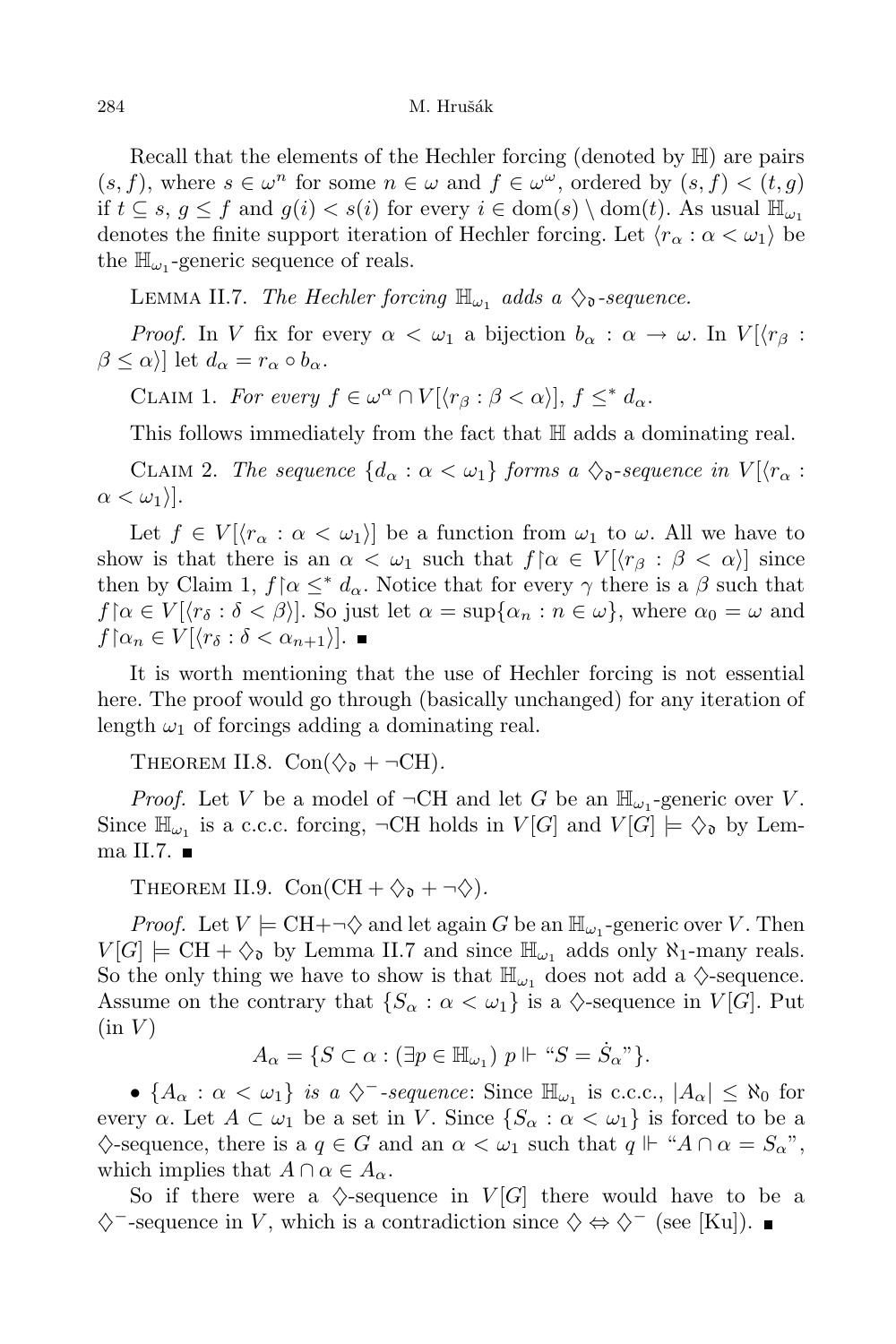**III.**  $\Diamond$  in the **Random** real extension. In this section it will be shown that a measure algebra is essentially completely oblivious to the validity of the principle  $\Diamond$ . Let  $\mathbb B$  denote any measure algebra (i.e. any atomless Boolean algebra carrying a strictly positive probability measure) and let *G* be a B-generic filter. The measure on B will be denoted by  $\mu$ .

THEOREM III.1. *If*  $V \models \neg \diamondsuit_{\mathfrak{d}}$  *then*  $V[G] \models \neg \diamondsuit_{\mathfrak{d}}$ .

*Proof.* Assume on the contrary that there is a  $\Diamond$ <sub>0</sub>-sequence  $\bar{d} = \{d_{\alpha} :$  $\alpha < \omega_1$ } in *V*[*G*]. Put

$$
S_{\alpha} = \{ f \in \omega^{\alpha} : (\exists q \in \mathbb{B}) \ q \Vdash "f \leq^* d_{\alpha}" \}.
$$

Since  $\mathbb B$  is  $\omega^{\omega}$ -bounding and satisfies the countable chain condition there is a function  $d'_{\alpha} \in \omega^{\alpha}$  which dominates  $S_{\alpha}$  in *V*. Let  $f : \omega_1 \to \omega$ . There is an  $\alpha$  such that  $f \alpha \leq^* d_\alpha$  (in *V* [*G*]). By the definition of  $S_\alpha$  we have  $f \alpha \in S_\alpha$ , hence  $f \alpha \leq^* d'_{\alpha}$ . Therefore  $\{d'_{\alpha} : \alpha < \omega_1\}$  is a  $\diamondsuit_{\mathfrak{d}}$ -sequence in *V*, which is a contradiction.

The model obtained by forcing with a large measure algebra over a ground model produced as in Theorem II.6 is the only model of *¬*CH we know where  $\mathfrak{d} = \omega_1$  and  $\Diamond_{\mathfrak{d}}$  fails. However, if one is not careful,  $\Diamond_{\mathfrak{d}}$  can hold even in the Random real model.

THEOREM III.2. *If*  $V \models \diamondsuit$  *then*  $V[G] \models \diamondsuit_{\mathfrak{d}}$ .

*Proof.* Using  $\diamondsuit$  we will construct a  $\diamondsuit_{\mathfrak{d}}$ -sequence indestructible by any measure algebra.

CLAIM. ( $\diamondsuit$ ) *There is a sequence*  $\{d_\alpha : \alpha < \omega_1\}$  *in V such that* 

(1)  $d_{\alpha} : \alpha \to \omega$  *for every*  $\alpha < \omega_1$  *and* 

 $(2)$  *for every*  $F : \omega_1 \times \omega \to [0,1]$  *such that*  $\sum_{n \in \omega} F(\xi, n) = 1$  *for every*  $\xi < \omega_1$ , *there exists*  $\omega \leq \alpha < \omega_1$  *with* 

$$
\sum_{\xi < \alpha} \Big( \sum_{k > d_{\alpha}(\xi)} F(\xi, k) \Big) < 1.
$$

A standard coding argument provides a sequence  ${a_{\alpha} : \alpha < \omega_1}$  such that for every  $F: \omega_1 \times \omega \to [0,1]$  there is a stationary set S such that  $F(\alpha \times \omega) = a_{\alpha}$  for every  $\alpha \in S$ . Having this, construct  $d_{\alpha}$  as follows: If *a*<sub>α</sub> is not a function from  $\alpha \times \omega$  to [0, 1] or if there is a  $\xi < \alpha$  such that  $\sum_{\alpha \in \alpha} a_{\alpha}(\xi, n) \neq 1$  let  $d_{\alpha}$  be any function from  $\alpha$  to  $\omega$ . If  $a_{\alpha} : \alpha \times \omega \to [0, 1]$  $n \in \mathbb{Z}$  *a*<sub>*a*</sub> (*ξ, n*)  $\neq 1$  let *d*<sub>*a*</sub> be any function from *α* to *ω*. If  $a_{\alpha} : \alpha \times \omega \to [0,1]$  $\lim_{n \to \infty} \sum_{n \in \omega} a_{\alpha}(\xi, n) = 1$  for every  $\xi < \alpha$ , then enumerate  $\alpha$  as  $\{\xi_n : n \in \omega\}$ and let

$$
d_{\alpha}(\xi_n) = \min \Big\{ k : \sum_{i>k} a_{\alpha}(\xi_n, i) < 2^{-(n+2)} \Big\}.
$$

It is easy to verify that this construction works.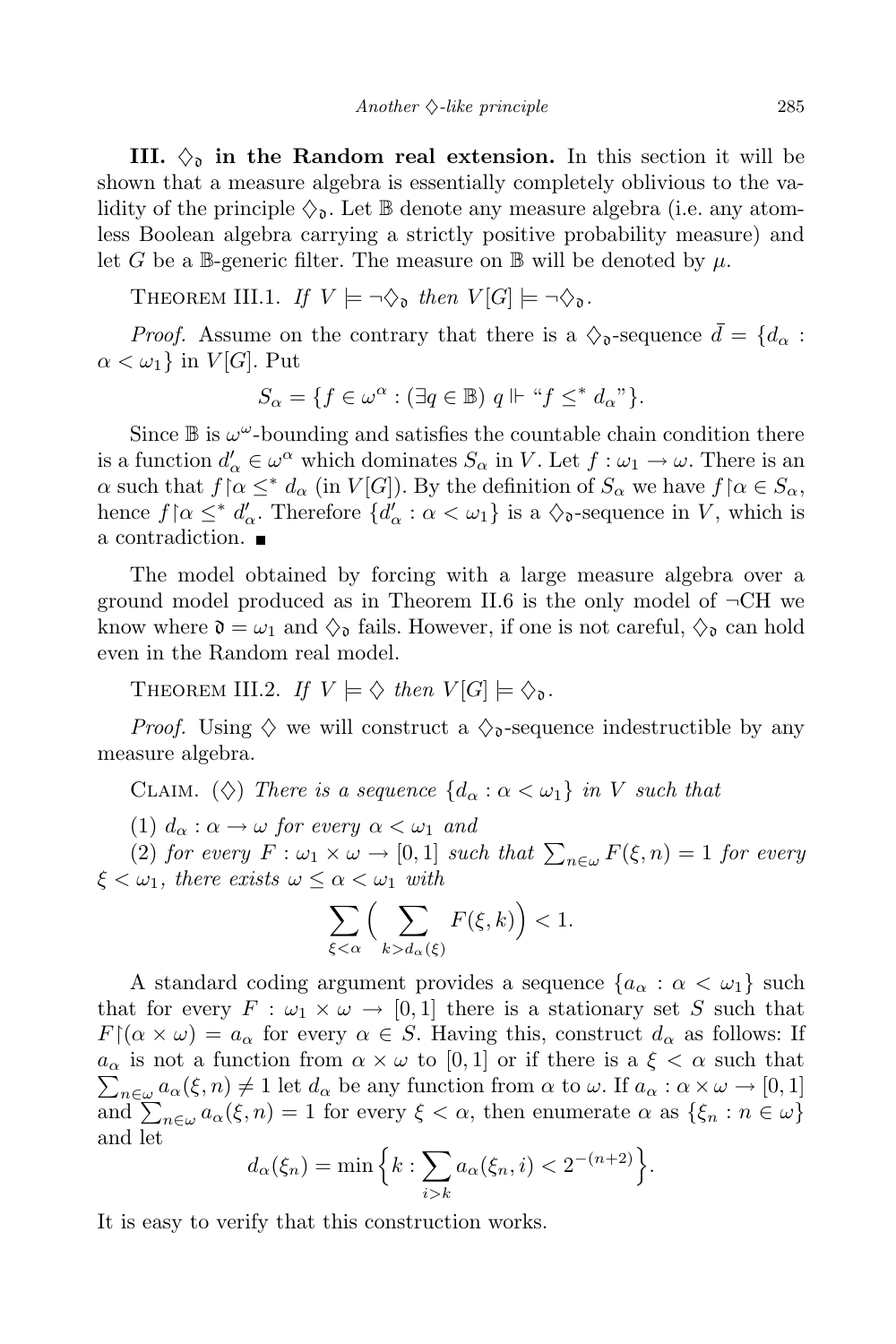To finish the proof of the theorem let  $\dot{f}$  be a B-name for a function from  $\omega_1$  to  $\omega$  such that  $\Vdash_{\mathbb{B}}$  " $(\forall \omega \leq \alpha < \omega_1)$   $\dot{f} \not\leq^* d_{\alpha}$ " and put

$$
F(\alpha, n) = \mu([\![\dot{f}(\alpha) = n]\!]).
$$

By the Claim there is an infinite  $\alpha$  such that

$$
\sum_{\xi<\alpha}\Big(\sum_{k>d_{\alpha}(\xi)}F(\xi,k)\Big)<1.
$$

Then, however,

$$
\mu([\![ (\forall \xi < \alpha) \ \dot{f} < d_{\alpha}(\xi) ]\!]) = \mu([\![ (\forall \xi < \alpha) (\exists k \leq d_{\alpha}(\xi)) \ \dot{f}(\xi) = k ]\!])
$$
\n
$$
= \mu \Big( \bigwedge_{\xi < \alpha} \bigvee_{k \leq d_{\alpha}(\xi)} [\![ \dot{f}(\xi) = k ]\!] \Big)
$$
\n
$$
= \mu \Big( \Big( \bigvee_{\xi < \alpha} \bigvee_{k > d_{\alpha}(\xi)} [\![ \dot{f}(\xi) = k ]\!] \Big)^{c} \Big)
$$
\n
$$
\geq 1 - \sum_{\xi < \alpha} \Big( \sum_{k > d_{\alpha}(\xi)} F(\xi, k) \Big) > 0,
$$

which is a contradiction.

QUESTION III.3. *Does*  $V \models \diamondsuit_{\mathfrak{d}}$  *imply that*  $V[G] \models \diamondsuit_{\mathfrak{d}}?$ 

**IV.**  $\Diamond$  **holds** after adding a single Laver real. This section is devoted to showing that adding a single Laver real adds a  $\Diamond$ <sub>o</sub>-sequence. This answers a question of J. Brendle (see [Br1]) who asked whether adding one Laver real adds a MAD family of size  $\aleph_1$ . The proof is an extension of Brendle's result that adding a Laver real adds a dominating family of size  $\omega_1$ , contained in [Br1].

Recall that a tree  $T \subseteq \omega^{\leq \omega}$  is called a *Laver* tree if there is a  $t \in T$ (called the *stem* of *T*) such that for all  $s \in T$ ,  $s \subseteq t$  or  $t \subseteq s$ , and  $t \subseteq s$  $\Rightarrow$   $|\{n \in \omega : s^\cap n \in T\}| = \aleph_0$ . If  $T \subseteq \omega^{<\omega}$  is a tree and  $s \in T$  we let  $T_s = \{t \in T : t \subseteq s \text{ or } s \subseteq t\} \text{ and } [T] = \{f \in \omega^\omega : f \mid n \in T \text{ for all } n \in \omega\}.$ 

The *Laver forcing* L is the set of all Laver trees ordered by inclusion. It is well known that the Laver forcing satisfies Axiom A for some sequence of orderings  $\leq_n$ . There is no need to specify the orderings here. For a Laver tree *T* we say that  $A \subseteq T$  is a *front* if for every  $f \in [T]$  there is exactly one  $n \in \omega$  such that  $f \mid n \in A$ . The following can be found in [JS] or [Br1].

LEMMA IV.1 (The Strong Fusion Lemma, [JS]). *Given* a family  $\{D_n:$  $n \in \omega$  of open dense subsets of  $\mathbb L$  and a  $T \in \mathbb L$  there is a  $T' \leq T$  such that  ${t \in T' : T'_t \in D_n}$  *contains a front for every n.* 

We shall actually use a fact from the proof of the above lemma, namely: Given  $T \in \mathbb{L}$ , an open dense subset D of  $\mathbb{L}$  and an  $n \in \omega$  there is a  $T' \leq_n T$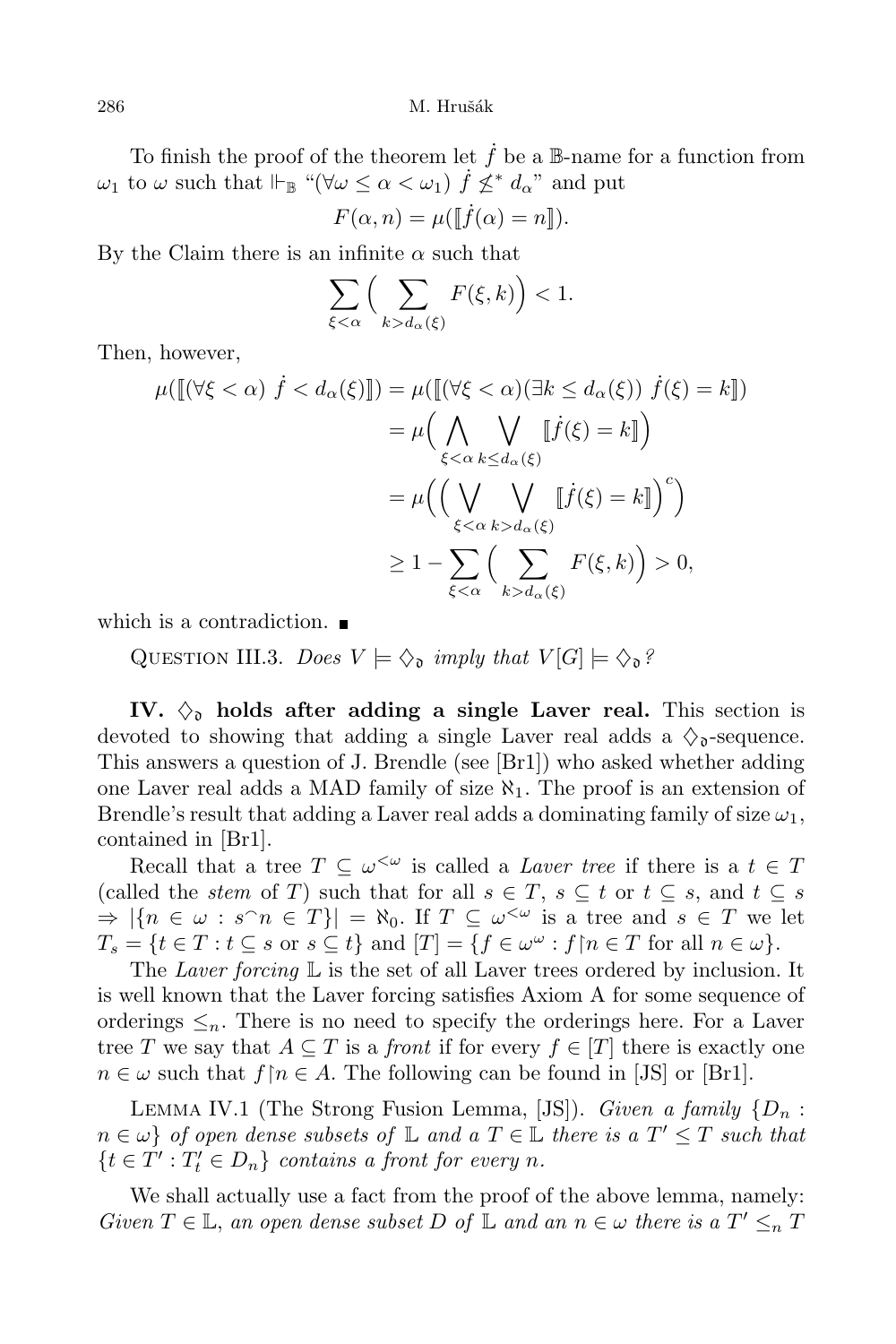*such that*  $\{t \in T' : T'_t \in D\}$  *contains a front*. In this situation define a rank function on  $T'$  as follows:

$$
\mathrm{rk}_D(t) = \begin{cases} 0 & \text{if } T'_t \in D, \\ \sup\{\mathrm{rk}_D(t^\frown n): t^\frown n \in T'\} & \text{otherwise.} \end{cases}
$$

Since  $\{t \in T' : T'_t \in D\}$  contains a front  $\text{rk}_D(t)$  is defined for every  $t \in T'$ . Let  $\alpha_D(T) = \text{rk}_D(\emptyset)$ .

THEOREM IV.2. Let *G* be an L-generic filter over *V*. Then  $V[G] \models \diamondsuit_{\mathfrak{d}}$ .

*Proof.* We shall start by constructing names for the functions  $d_{\alpha}$ . The construction is virtually identical to the one in [Br1]. For fixed  $\alpha < \omega_1$  let *T*<sub>*α*</sub> be a well-founded tree of rank *α* such that if  $t^\frown n \in T_\alpha$  for some *n* then  $t^{\frown} n \in T_{\alpha}$  for every *n* and let  $\varrho_{\alpha}$  be the standard rank function on  $T_{\alpha}$ . Define  $\varrho^n_\alpha$  on a subset of  $\omega^{\langle \omega \rangle}$  recursively by putting

$$
\varrho_{\alpha}^{0}(t) = \begin{cases} \varrho_{\alpha}(t) & \text{if } t \in T_{\alpha}, \\ 0 & \text{otherwise}, \end{cases}
$$

let dom $(\varrho_{\alpha}^{n+1}) = \{t : \varrho_{\alpha}^{n} = 0\}$  and for  $t \in \text{dom}(\varrho_{\alpha}^{n+1})$ , let *m* be minimal such that  $\varrho_{\alpha}^{n}(t|m) = 0$  and let *s* be such that  $t = t|m^s$ . Then put

$$
\varrho_{\alpha}^{n+1}(t) = \begin{cases} \varrho_{\alpha}(s) & \text{if } s \in T_{\alpha}, \\ 0 & \text{otherwise.} \end{cases}
$$

Fix also a bijection  $b_{\alpha} : \alpha \to \omega$  for every  $\alpha$ . Then define a name  $d_{\alpha}$  so that

$$
T \Vdash ``\dot{d}_{\alpha}(\beta) = m"
$$
 if and only if  $\varrho_{\alpha}^{b_{\alpha}(\beta)}(s) = 0$  and  $s(k-1) = m$ ,

where *s* is the stem of *T* and *k* is minimal such that  $\varrho_{\alpha}^{b_{\alpha}(\beta)}(s|k) = 0$ .

•  $V[G] \models \{d_{\alpha}[G] : \alpha < \omega_1\}$  *is*  $a \diamondsuit$ <sub>0</sub>-sequence: Let  $\tau$  be an L-name for a function from  $\omega_1$  to  $\omega$  and let  $T \in \mathbb{L}$ . Fix a countable elementary submodel *N* of large enough  $H(\theta)$  containing  $\mathbb{L}, \tau$  and  $T$  and let  $\delta = N \cap \omega_1$ . We will construct an  $S \leq T$  such that  $S \Vdash ``\tau \upharpoonright \delta \leq^* \dot{d}_\delta$ ". Let  $D_n = \{S' : S' \}$ decides  $\tau(b_{\delta}^{-1}(n))$ }. Notice that  $D_n \in N$  for every *n* even though *N* does not know  $b_{\delta}$ . Recursively choose  $T_n \in N$  so that

- $(T_0 \leq T)$
- $(2)$   $T_{n+1} \leq_n T_n$
- (3)  ${t \in T_n : (T_n)_t \in D_n}$  contains a front.

Let  $T' = \bigcap \{T_n : n \in \omega\}$ . Then  $\{t \in T' : T'_t \in D_n\}$  contains a front for every *n* (since  $T_n$  does) and  $\alpha_{D_n}(T') < \delta$ . The latter may require a little bit of an argument. Note that  $\alpha_{D_n}(T_n)$  can be evaluated without leaving  $N$ and that  $\alpha_{D_n}(T') \leq \alpha_{D_n}(T_n)$  as  $T' \leq T_n$ .

Let *t* be the stem of *T'*. Let *n* be minimal such that  $\rho_{\delta}^{n}(t) > 0$  or  $t \notin$  $dom(\varrho_{\delta}^n)$ . By, possibly, extending *t* we can assume the former. Construct a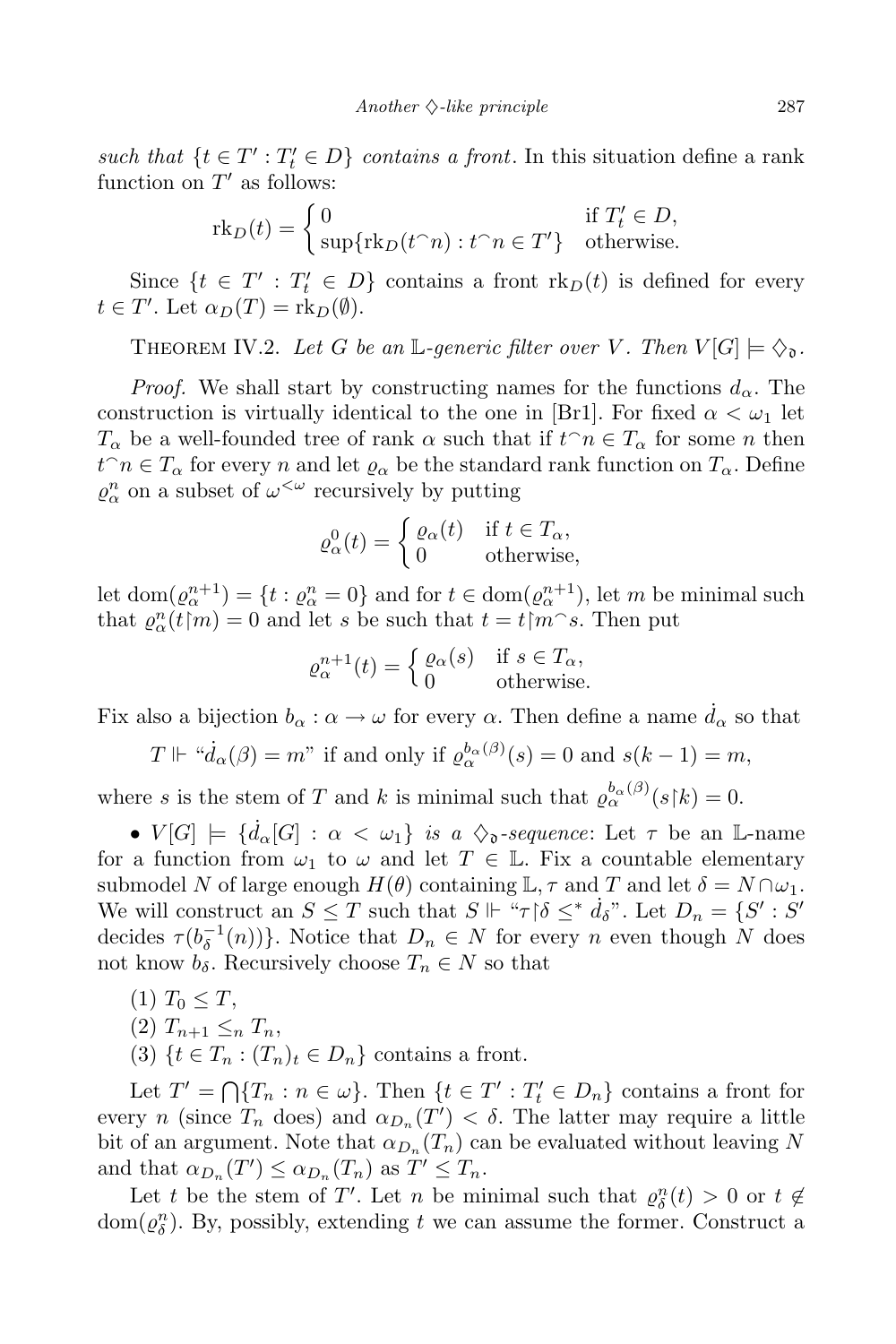tree  $S \leq T'$  so that  $t \in S$  and

$$
s \in S \implies (\forall m \ge n) 0 \le \text{rk}_{D_m}(s) < \varrho_{\delta}^m(s) \text{ or}
$$
\n
$$
0 = \text{rk}_{D_m}(s) = \varrho_{\delta}^m(s) \text{ and } \exists l_1 < l_2 < |s| \text{ minimal}
$$
\nsuch that

\n
$$
\text{rk}_{D_m}(s|l_1) = 0 \text{ and } \varrho_{\delta}^m(s|l_2) = 0 \text{ and }
$$
\n
$$
s(l_2 - 1) > l_3, \text{ where } T'_{s|l_1} \Vdash ``\tau(b_{\delta}^{-1}(m)) = l_3".
$$

Intuitively, we make sure that the value of  $\tau$  is decided prior to the value of  $d<sub>δ</sub>$  which is then decided to be at least as large as the value of  $τ$ .

To do this assume  $s \in S$  and that  $m \geq n$  is minimal such that  $\varrho_{\delta}^{m}(s)$ *>* 0 (and also  $\text{rk}_{D_m}(s) < \varrho_{\delta}^{m}(s)$ ). If  $\varrho_{\delta}^{m}(s) = 1$  and  $\text{rk}_{D_m}(s) = 0$  then let  $l_1 \leq |s|$  be minimal such that  $\text{rk}_{D_m}(s|l_1) = 0$  and let  $l_3$  be such that  $T'_{s|l_1} \Vdash ``\tau(b_{\delta}^{-1}(m)) = l_3"$ . Put  $s^{\frown}l$  into S if and only if  $s^{\frown}l \in T'$  and  $l > l_3$ . In all the other cases  $\varrho_{\delta}^{m}(s \cap l) > \text{rk}_{D_{m}}(s \cap l)$  for all but finitely many *l* such that  $s \cap l \in T'$  and we put these in *S*. We do not have to worry about *m*'s such that  $\varrho_{\delta}^{m}(s) = 0$  since then the condition is satisfied automatically, and about  $\overline{m}$ 's such that  $\overline{m} > m$  since then  $s \notin \text{dom}(\varrho_{\delta}^{\overline{m}})$ . That finishes the construction of *S*.

In order to verify that, indeed,  $S \Vdash \pi \upharpoonright \delta \leq^* \dot{d}_\delta$ " let  $\beta$  be such that  $m = b_{\delta}(\beta) > n$ . All that has to be checked is that whenever  $S_{s}$  decides both  $\dot{d}_{\delta}(\beta)$  and  $\tau(\beta)$  then  $S_s \Vdash \text{``}\dot{d}_{\delta}(\beta) > \tau(\beta)$ ". By the definition of  $\dot{d}_{\delta}$ ,  $S_s \Vdash ``d_{\delta}(\beta) = l$ " if and only if  $\varrho_{\delta}^m(s) = 0$  and  $s(l_2 - 1) = l$  where  $l_2$  is minimal such that  $\varrho_{\delta}^{m}(s|l_2) = 0$  and by the construction of *S* in that case  $S_s \Vdash "l > l_3 = \tau(\beta)$ ".

**V.** Concluding **remarks.** Now we can summarize the impact of  $\Diamond$ on the values of the cardinal invariants of the continuum. As mentioned in Section I,  $\Diamond$ <sub>0</sub>  $\Rightarrow$  0 =  $\alpha = \omega_1$ . An immediate consequence of this is that all of the following cardinal invariants are equal to  $\omega_1$  assuming  $\Diamond_{\mathfrak{d}}: \mathfrak{p}, \mathfrak{t}, \mathfrak{h}, \mathfrak{s},$  $\mathfrak{g}, \mathfrak{b}, \mathfrak{d}, \mathfrak{a}, \, \text{add}(\mathcal{N}), \, \text{add}(\mathcal{M}) \, \text{and} \, \text{cov}(\mathcal{M}).$ 

It has been shown in [Br1] that it is consistent that adding a single Laver real to a model of MA can leave  $\text{non}(\mathcal{M}) = \text{cof}(\mathcal{M}) = \text{non}(\mathcal{N}) = \text{cof}(\mathcal{N}) =$  $c > \omega_1$ . By Theorem IV.2 that model satisfies  $\Diamond_{\mathfrak{d}}$ . An alternative proof of  $Con(\Diamond_{\mathfrak{d}} + \text{non}(\mathcal{N}) > \omega_1)$  is provided by Lemma II.7. It is well known that adding  $\aleph_1$  many Hechler reals to a model of MA keeps non $(\mathcal{N})$  big.

As a corollary of Theorem III.2 one finds that  $\Diamond_{\mathfrak{d}} + \text{cov}(\mathcal{N}) = \mathfrak{r} = \mathfrak{i} =$  $\mathfrak{u} > \omega_1$  is consistent with ZFC.

A question we do not know the answer to is whether  $\Diamond_{\mathfrak{d}}$  implies that the irrationals can be partitioned into *ℵ*1-many compact sets.

**Acknowledgments.** The author would like to thank J. Steprans and J. Brendle for many helpful suggestions and hours of stimulating conversations.